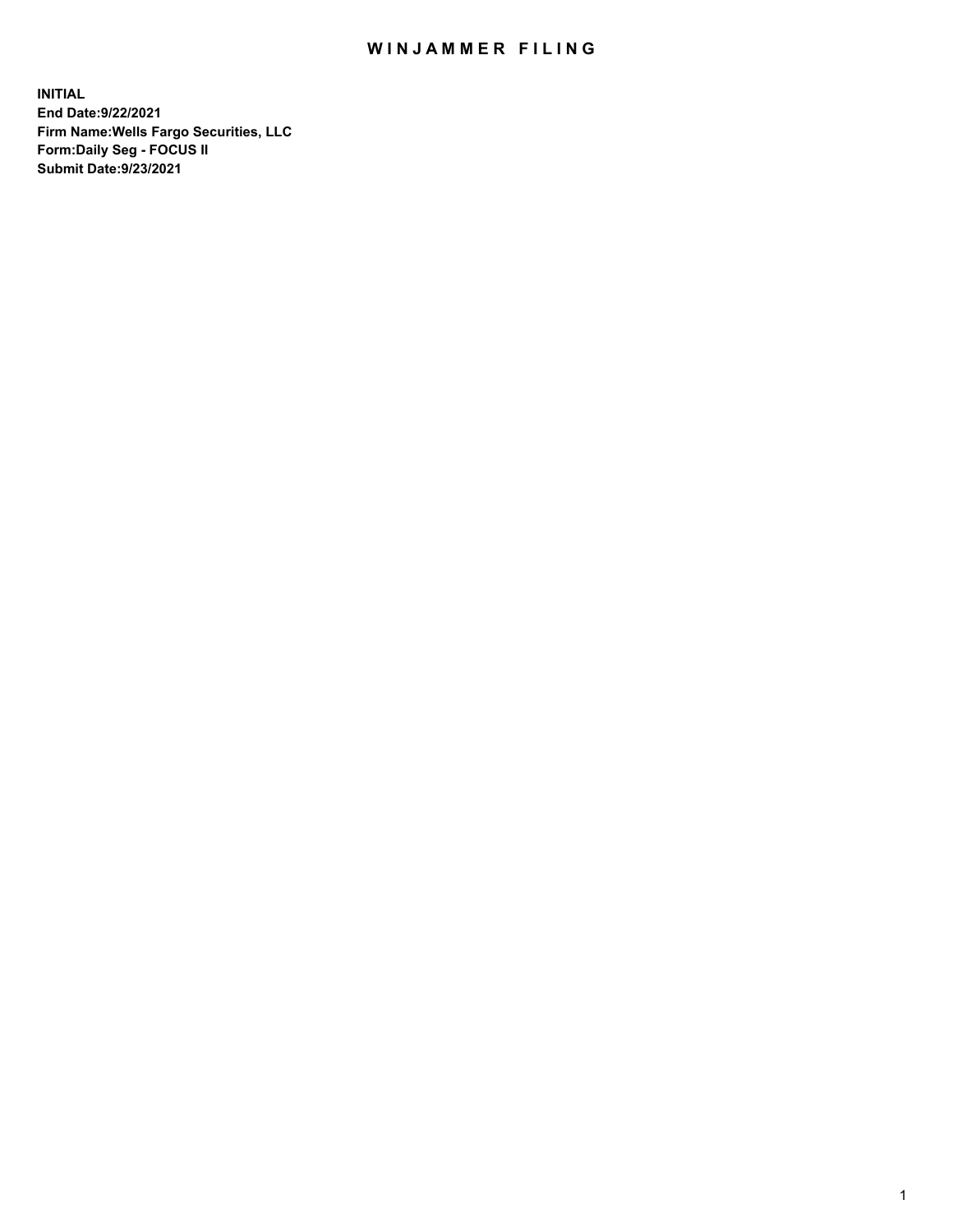**INITIAL End Date:9/22/2021 Firm Name:Wells Fargo Securities, LLC Form:Daily Seg - FOCUS II Submit Date:9/23/2021 Daily Segregation - Cover Page**

| Name of Company                                                                                                                                                                                                                                                                                                                | <b>Wells Fargo Securities LLC</b>                          |
|--------------------------------------------------------------------------------------------------------------------------------------------------------------------------------------------------------------------------------------------------------------------------------------------------------------------------------|------------------------------------------------------------|
| <b>Contact Name</b>                                                                                                                                                                                                                                                                                                            | <b>James Gnall</b>                                         |
| <b>Contact Phone Number</b>                                                                                                                                                                                                                                                                                                    | 917-699-6822                                               |
| <b>Contact Email Address</b>                                                                                                                                                                                                                                                                                                   | james.w.gnall@wellsfargo.com                               |
| FCM's Customer Segregated Funds Residual Interest Target (choose one):<br>a. Minimum dollar amount: ; or<br>b. Minimum percentage of customer segregated funds required:% ; or<br>c. Dollar amount range between: and; or<br>d. Percentage range of customer segregated funds required between:% and%.                         | 270,000,000<br><u>0</u><br><u>00</u><br>0 <sub>0</sub>     |
| FCM's Customer Secured Amount Funds Residual Interest Target (choose one):<br>a. Minimum dollar amount: ; or<br>b. Minimum percentage of customer secured funds required:% ; or<br>c. Dollar amount range between: and; or<br>d. Percentage range of customer secured funds required between: % and %.                         | 40,000,000<br><u>0</u><br>0 <sub>0</sub><br>0 <sub>0</sub> |
| FCM's Cleared Swaps Customer Collateral Residual Interest Target (choose one):<br>a. Minimum dollar amount: ; or<br>b. Minimum percentage of cleared swaps customer collateral required:% ; or<br>c. Dollar amount range between: and; or<br>d. Percentage range of cleared swaps customer collateral required between:% and%. | 375,000,000<br><u>0</u><br>0 Q<br><u>00</u>                |

Attach supporting documents CH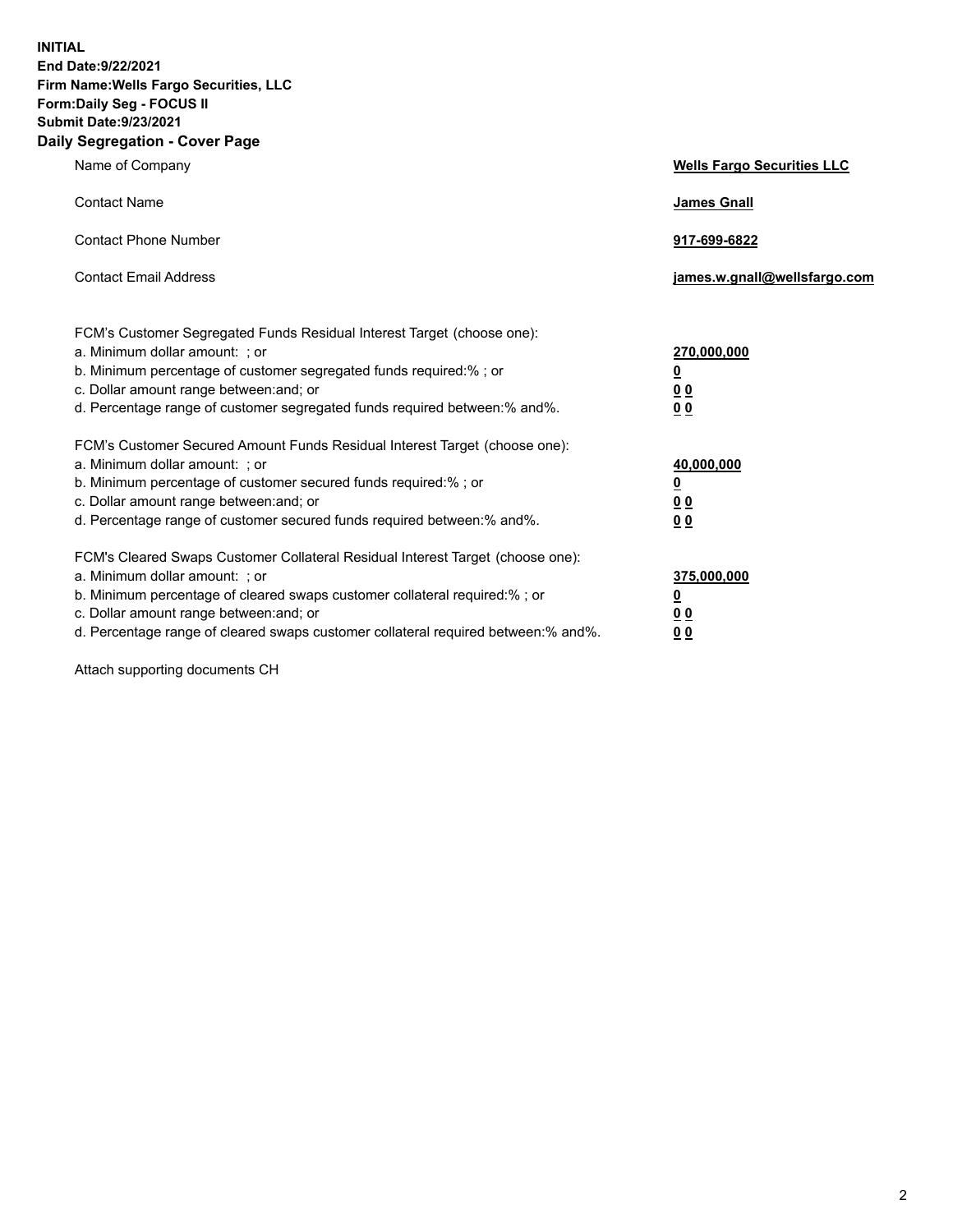**INITIAL End Date:9/22/2021 Firm Name:Wells Fargo Securities, LLC Form:Daily Seg - FOCUS II Submit Date:9/23/2021**

## **Daily Segregation - Secured Amounts**

|    | Foreign Futures and Foreign Options Secured Amounts                                         |                                                   |
|----|---------------------------------------------------------------------------------------------|---------------------------------------------------|
|    | Amount required to be set aside pursuant to law, rule or regulation of a foreign            | $0$ [7305]                                        |
|    | government or a rule of a self-regulatory organization authorized thereunder                |                                                   |
| 1. | Net ledger balance - Foreign Futures and Foreign Option Trading - All Customers             |                                                   |
|    | A. Cash                                                                                     | 212,344,500 [7315]                                |
|    | B. Securities (at market)                                                                   | 213,581,586 [7317]                                |
| 2. | Net unrealized profit (loss) in open futures contracts traded on a foreign board of trade   | 54,653,375 [7325]                                 |
| 3. | Exchange traded options                                                                     |                                                   |
|    | a. Market value of open option contracts purchased on a foreign board of trade              | 509,125 [7335]                                    |
|    | b. Market value of open contracts granted (sold) on a foreign board of trade                | -467,681 [7337]                                   |
| 4. | Net equity (deficit) (add lines 1. 2. and 3.)                                               | 480,620,905 [7345]                                |
| 5. | Account liquidating to a deficit and account with a debit balances - gross amount           | 1,902,880 [7351]                                  |
|    | Less: amount offset by customer owned securities                                            | -1,902,421 [7352] 459 [7354]                      |
| 6. | Amount required to be set aside as the secured amount - Net Liquidating Equity              | 480,621,364 [7355]                                |
|    | Method (add lines 4 and 5)                                                                  |                                                   |
| 7. | Greater of amount required to be set aside pursuant to foreign jurisdiction (above) or line | 480,621,364 [7360]                                |
|    | 6.                                                                                          |                                                   |
|    | FUNDS DEPOSITED IN SEPARATE REGULATION 30.7 ACCOUNTS                                        |                                                   |
| 1. | Cash in banks                                                                               |                                                   |
|    | A. Banks located in the United States                                                       | 71,263,645 [7500]                                 |
|    | B. Other banks qualified under Regulation 30.7                                              | 29,530,256 [7520] 100,793,901                     |
|    |                                                                                             | [7530]                                            |
| 2. | <b>Securities</b>                                                                           |                                                   |
|    | A. In safekeeping with banks located in the United States                                   | 130,917,139 [7540]                                |
|    | B. In safekeeping with other banks qualified under Regulation 30.7                          | 0 [7560] 130,917,139 [7570]                       |
| 3. | Equities with registered futures commission merchants                                       |                                                   |
|    | A. Cash                                                                                     | 19,681,867 [7580]                                 |
|    | <b>B.</b> Securities                                                                        | 102,677,699 [7590]                                |
|    | C. Unrealized gain (loss) on open futures contracts                                         | 4,373,701 [7600]                                  |
|    | D. Value of long option contracts                                                           | 509,125 [7610]                                    |
|    | E. Value of short option contracts                                                          | -467,681 [7615] 126,774,711 [7620]                |
| 4. | Amounts held by clearing organizations of foreign boards of trade                           |                                                   |
|    | A. Cash                                                                                     | $0$ [7640]                                        |
|    | <b>B.</b> Securities                                                                        | $0$ [7650]                                        |
|    | C. Amount due to (from) clearing organization - daily variation                             | $0$ [7660]                                        |
|    | D. Value of long option contracts                                                           | $0$ [7670]                                        |
|    | E. Value of short option contracts                                                          | 0 [7675] 0 [7680]                                 |
| 5. | Amounts held by members of foreign boards of trade                                          |                                                   |
|    | A. Cash                                                                                     | $-6,504,847$ [7700]                               |
|    | <b>B.</b> Securities                                                                        | 200,105,966 [7710]                                |
|    | C. Unrealized gain (loss) on open futures contracts                                         | 30,045,822 [7720]                                 |
|    | D. Value of long option contracts                                                           | $0$ [7730]                                        |
|    | E. Value of short option contracts                                                          | 0 <sup>[7735]</sup> 223,646,941 <sup>[7740]</sup> |
| 6. | Amounts with other depositories designated by a foreign board of trade                      | $0$ [7760]                                        |
| 7. | Segregated funds on hand                                                                    | $0$ [7765]                                        |
| 8. | Total funds in separate section 30.7 accounts                                               | 582,132,692 [7770]                                |
| 9. | Excess (deficiency) Set Aside for Secured Amount (subtract line 7 Secured Statement         | 101,511,328 [7380]                                |
|    | Page 1 from Line 8)                                                                         |                                                   |

- 10. Management Target Amount for Excess funds in separate section 30.7 accounts **40,000,000** [7780]
- 11. Excess (deficiency) funds in separate 30.7 accounts over (under) Management Target **61,511,328** [7785]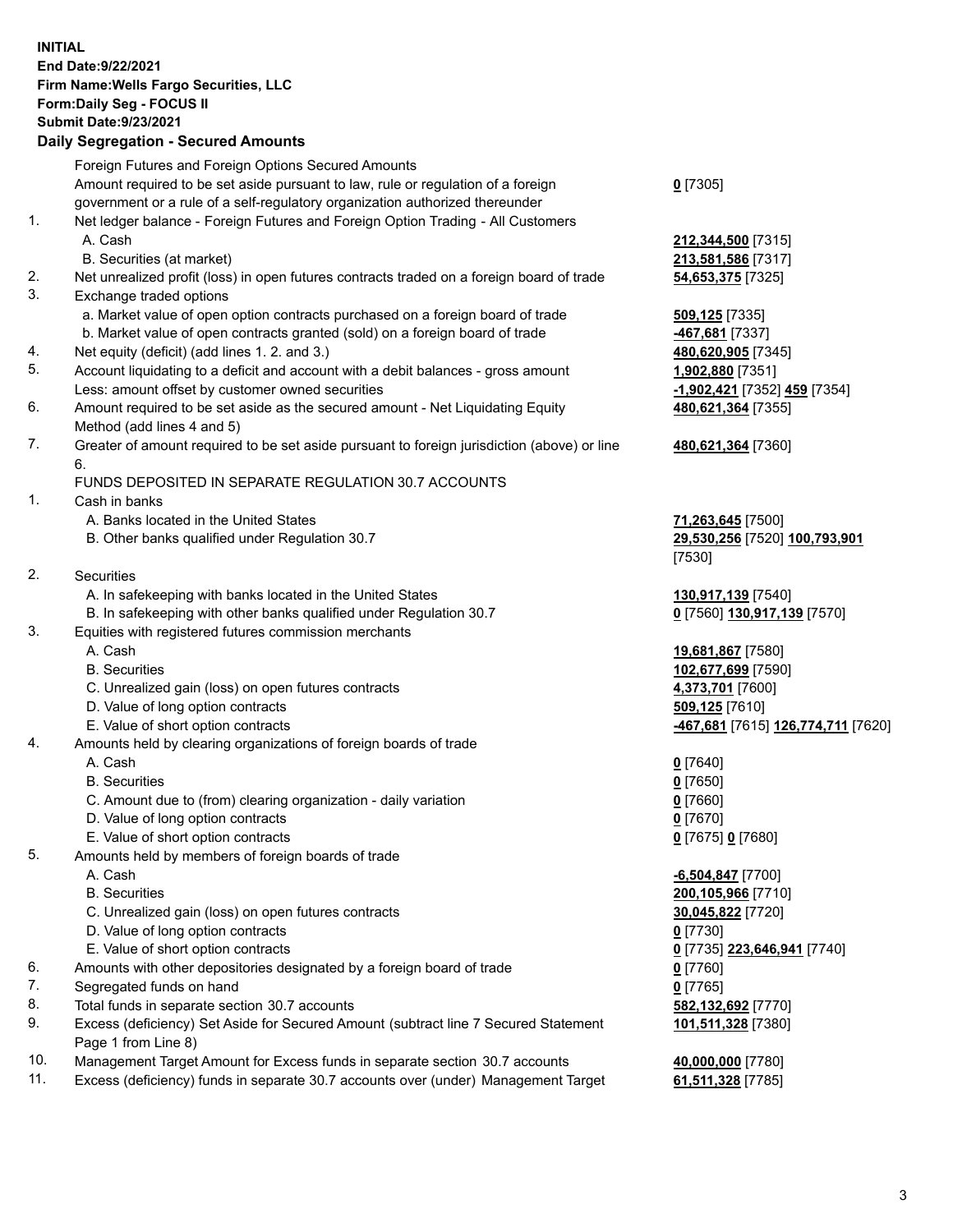**INITIAL End Date:9/22/2021 Firm Name:Wells Fargo Securities, LLC Form:Daily Seg - FOCUS II Submit Date:9/23/2021**

## **Daily Segregation - Segregation Statement**

SEGREGATION REQUIREMENTS(Section 4d(2) of the CEAct)

| 1.  | Net ledger balance                                                                  |                               |
|-----|-------------------------------------------------------------------------------------|-------------------------------|
|     | A. Cash                                                                             | 2,969,636,020 [7010]          |
|     | B. Securities (at market)                                                           | 1,774,187,499 [7020]          |
| 2.  | Net unrealized profit (loss) in open futures contracts traded on a contract market  | -315,194,307 [7030]           |
| 3.  | Exchange traded options                                                             |                               |
|     | A. Add market value of open option contracts purchased on a contract market         | 2,332,909,128 [7032]          |
|     | B. Deduct market value of open option contracts granted (sold) on a contract market | -2,207,388,409 [7033]         |
| 4.  | Net equity (deficit) (add lines 1, 2 and 3)                                         | 4,554,149,931 [7040]          |
| 5.  | Accounts liquidating to a deficit and accounts with                                 |                               |
|     | debit balances - gross amount                                                       | 114,311,243 [7045]            |
|     | Less: amount offset by customer securities                                          | -111,708,017 [7047] 2,603,226 |
|     |                                                                                     | [7050]                        |
| 6.  | Amount required to be segregated (add lines 4 and 5)                                | 4,556,753,157 [7060]          |
|     | FUNDS IN SEGREGATED ACCOUNTS                                                        |                               |
| 7.  | Deposited in segregated funds bank accounts                                         |                               |
|     | A. Cash                                                                             | 111,006,001 [7070]            |
|     | B. Securities representing investments of customers' funds (at market)              | 310,146,329 [7080]            |
|     | C. Securities held for particular customers or option customers in lieu of cash (at | 562,047,988 [7090]            |
|     | market)                                                                             |                               |
| 8.  | Margins on deposit with derivatives clearing organizations of contract markets      |                               |
|     | A. Cash                                                                             | 2,102,078,201 [7100]          |
|     | B. Securities representing investments of customers' funds (at market)              | 670,056,163 [7110]            |
|     | C. Securities held for particular customers or option customers in lieu of cash (at | 1,212,139,511 [7120]          |
|     | market)                                                                             |                               |
| 9.  | Net settlement from (to) derivatives clearing organizations of contract markets     | -34,579,103 [7130]            |
| 10. | Exchange traded options                                                             |                               |
|     | A. Value of open long option contracts                                              | 2,332,909,128 [7132]          |
|     | B. Value of open short option contracts                                             | -2,207,388,409 [7133]         |
| 11. | Net equities with other FCMs                                                        |                               |
|     | A. Net liquidating equity                                                           | $0$ [7140]                    |
|     | B. Securities representing investments of customers' funds (at market)              | $0$ [7160]                    |
|     | C. Securities held for particular customers or option customers in lieu of cash (at | $0$ [7170]                    |
|     | market)                                                                             |                               |
| 12. | Segregated funds on hand                                                            | $0$ [7150]                    |
| 13. | Total amount in segregation (add lines 7 through 12)                                | 5,058,415,809 [7180]          |
| 14. | Excess (deficiency) funds in segregation (subtract line 6 from line 13)             | 501,662,652 [7190]            |
| 15. | Management Target Amount for Excess funds in segregation                            | 270,000,000 [7194]            |
| 16. | Excess (deficiency) funds in segregation over (under) Management Target Amount      | 231,662,652 [7198]            |
|     | Excess                                                                              |                               |